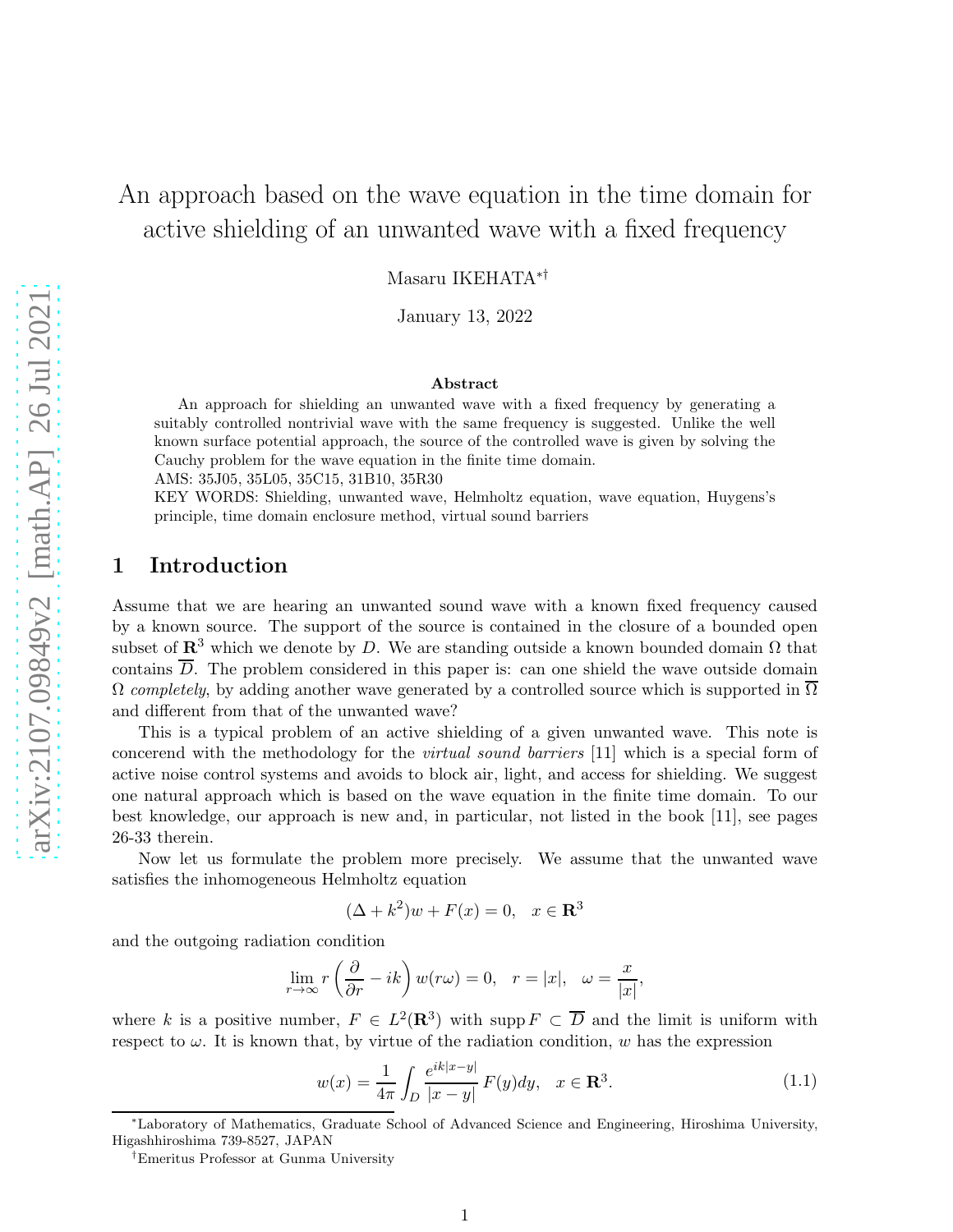See [2].

We consider the following problem.

**Problem.** Find another source term  $G \in L^2(\mathbf{R}^3)$  whose support is contained in  $\overline{\Omega}$  and satisfies

$$
\operatorname{supp} G \cap \overline{D} = \emptyset \tag{1.2}
$$

in such a way that the solution of the inhomogeneous Helmholtz equation

$$
(\Delta + k^2)\tilde{w} + G(x) = 0, \quad x \in \mathbf{R}^3
$$

with the outgoing radiation condition

$$
\lim_{r \to \infty} r\left(\frac{\partial}{\partial r} - ik\right) \tilde{w}(r\omega) = 0, \quad r = |x|, \quad \omega = \frac{x}{|x|},
$$

satisfies

$$
w(x) + \tilde{w}(x) = 0, \quad x \in \mathbf{R}^3 \setminus \overline{\Omega}.
$$
 (1.3)

The G may depend on k, D, F and  $\Omega$  and is called an active source. The  $\tilde{w}$  which is called the secondary wave, has the expression

$$
\tilde{w}(x) = \frac{1}{4\pi} \int_{\Omega \setminus D} \frac{e^{ik|x-y|}}{|x-y|} G(y) dy, \quad x \in \mathbf{R}^3.
$$
\n(1.4)

Since we require the condition (1.2), one can not choose the *trivial solution*  $G = -F$ . And in practice, condition (1.2) is natural, say, consider the case when the unwanted wave is radiated from something volumemetric real body.

In this note, to clearly indicate the idea we consider the simplest case when  $D = B_{\epsilon}$ , where  $B_{\epsilon}$  is an open ball with radius  $\epsilon$  and centered at the origin of the Cartesian coordinates.

## 2 A solution

The conclusion is: one can construct the active source as a function of the source of the unwanted wave by using a solution of the wave equation in the finite time domain.

Let us describe the solution G to the problem in the case  $D = B_{\epsilon}$  step by step.

(1) Let  $T > 2\epsilon$ . Solve the Cauchy problem for the wave equation in the whole space

$$
\begin{cases}\n(\partial_t^2 - \Delta)u = 0, & x \in \mathbb{R}^3, \ 0 < t < T, \\
u(x, 0) = 0, & x \in \mathbb{R}^3, \\
\partial_t u(x, 0) = F(x), & x \in \mathbb{R}^3.\n\end{cases} \tag{2.1}
$$

(2) Define

$$
G(x) = -e^{-ikT}(\partial_t u(x,T) + iku(x,T)), \quad x \in \mathbf{R}^3.
$$
 (2.2)

Since supp  $F \subset \overline{B}_{\epsilon}$ , by Huygens's principle, we have

$$
\mathrm{supp}\, G \subset B_{T+\epsilon}
$$

and

$$
\operatorname{supp} G \subset \mathbf{R}^3 \setminus B_{T-\epsilon}.\tag{2.3}
$$

Thus the support of G is contained in the shell domain  $\overline{B}_{T+\epsilon} \setminus B_{T-\epsilon}$  and satisfies (1.2) provided  $T > 2\epsilon$ . See Figure 1 for an illustration of a situation.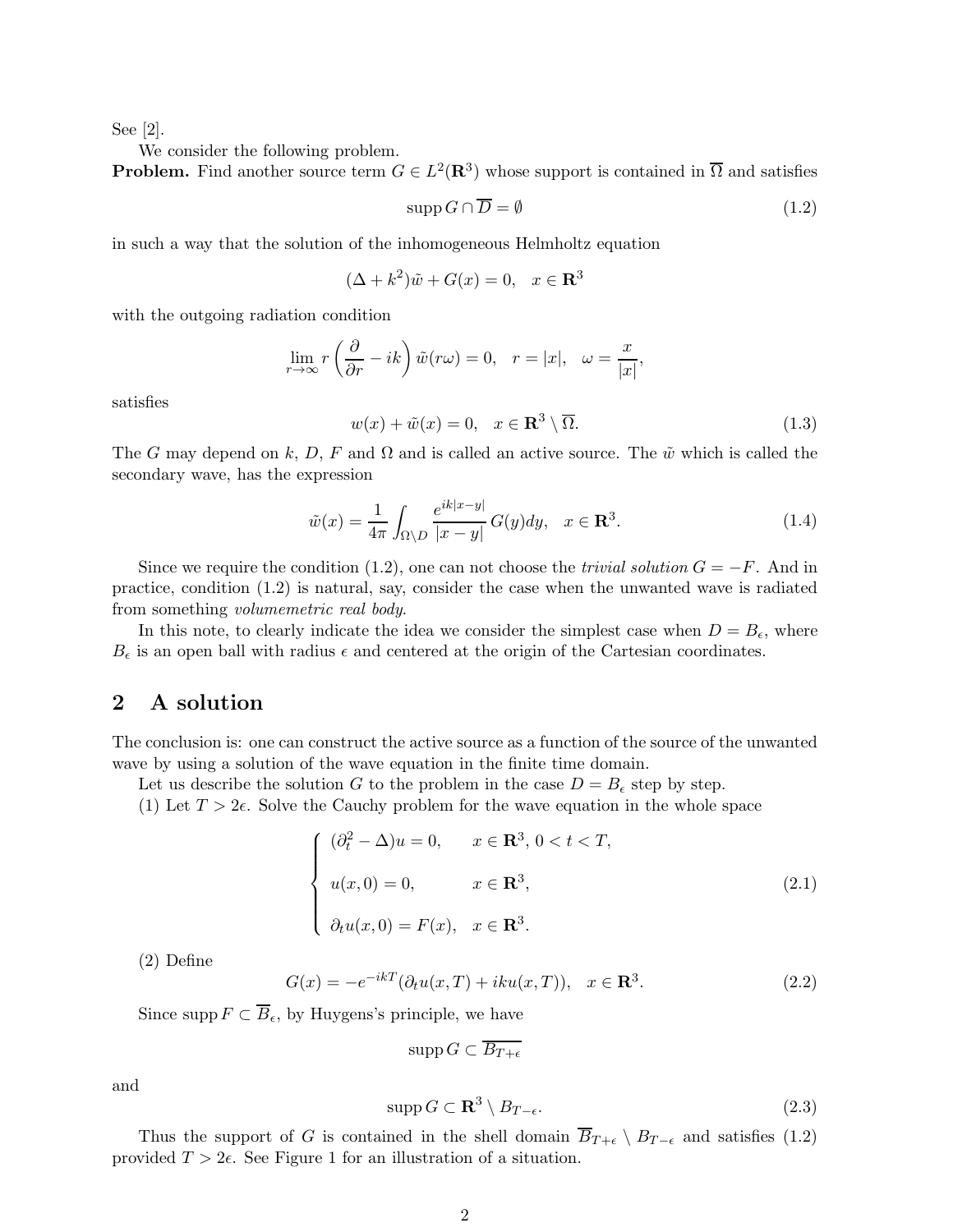

Figure 1: The shell domain surrounding  $B_{\epsilon}$ .

Note that  $(2.3)$  is a consequence of the fact that the dimension of  $\mathbb{R}^3$  is an odd number. See, e.g., [3].

Thus, formula (1.4) becomes

$$
\tilde{w}(x) = \frac{1}{4\pi} \int_{B_{T+\epsilon} \backslash B_{T-\epsilon}} \frac{e^{ik|x-y|}}{|x-y|} G(y) dy, \quad x \in \mathbf{R}^3.
$$
\n(2.4)

Now we are ready to state the main part of this note.

**Theorem 2.1.** Let  $D = B_{\epsilon}$  and choose  $\Omega = B_{T+\epsilon}$ . Let  $T > 2\epsilon$ . Then, the G given by (2.2) satisfies (1.3).

Proof. Define

$$
z(x) = \int_0^T e^{-ikt} u(x, t) dt, \quad x \in \mathbf{R}^3.
$$

It follows from  $(2.1)$  that the z satisfies

$$
\Delta z + k^2 z + F(x) + G(x) = 0, \quad x \in \mathbf{R}^3.
$$

And we have

$$
\operatorname{supp} z \subset \overline{B_{T+\epsilon}}.\tag{2.5}
$$

These imply that z has the expression

$$
z=w+\tilde{w}.
$$

Now (2.5) yields the desired conclusion (1.3).  $\Box$ 

Note that G depends also on T. Of course, T sholud not be so large since  $\Omega = B_{T+\epsilon}$  and  $\Omega$ becoms large if  $T$  is large.

By Theorem 2.1, we know that one can completely shield the wave field with known source F by adding another wave field. The added wave field has a source whose support is located outside of supp  $F$  and thus is nontrivial. The proof employs a solution of the Cauchy problem for the wave equation over a finite time interval.

As far as the author knows, no one has pointed out this fact. It should be pointedt out that the construction of G which is given by  $(2.2)$  was inspired by reconsidering the *time domain* enclosure method [4, 5, 6, 7, 8].

## 3 A consequence on the far field pattern

From (1.1) and (1.4) we see that functions w and  $\tilde{w}$  have the expressions as  $r \to \infty$  for all  $\omega \in S^2$ uniformly

$$
w(r\omega) \sim \frac{1}{4\pi} \frac{e^{ikr}}{r} \int_D e^{-iky \cdot \omega} F(y) dy
$$

and

$$
\tilde{w}(r\omega) \sim \frac{1}{4\pi} \frac{e^{ikr}}{r} \int_{B_{T+\epsilon} \backslash B_{T-\epsilon}} e^{-iky \cdot \omega} G(y) dy.
$$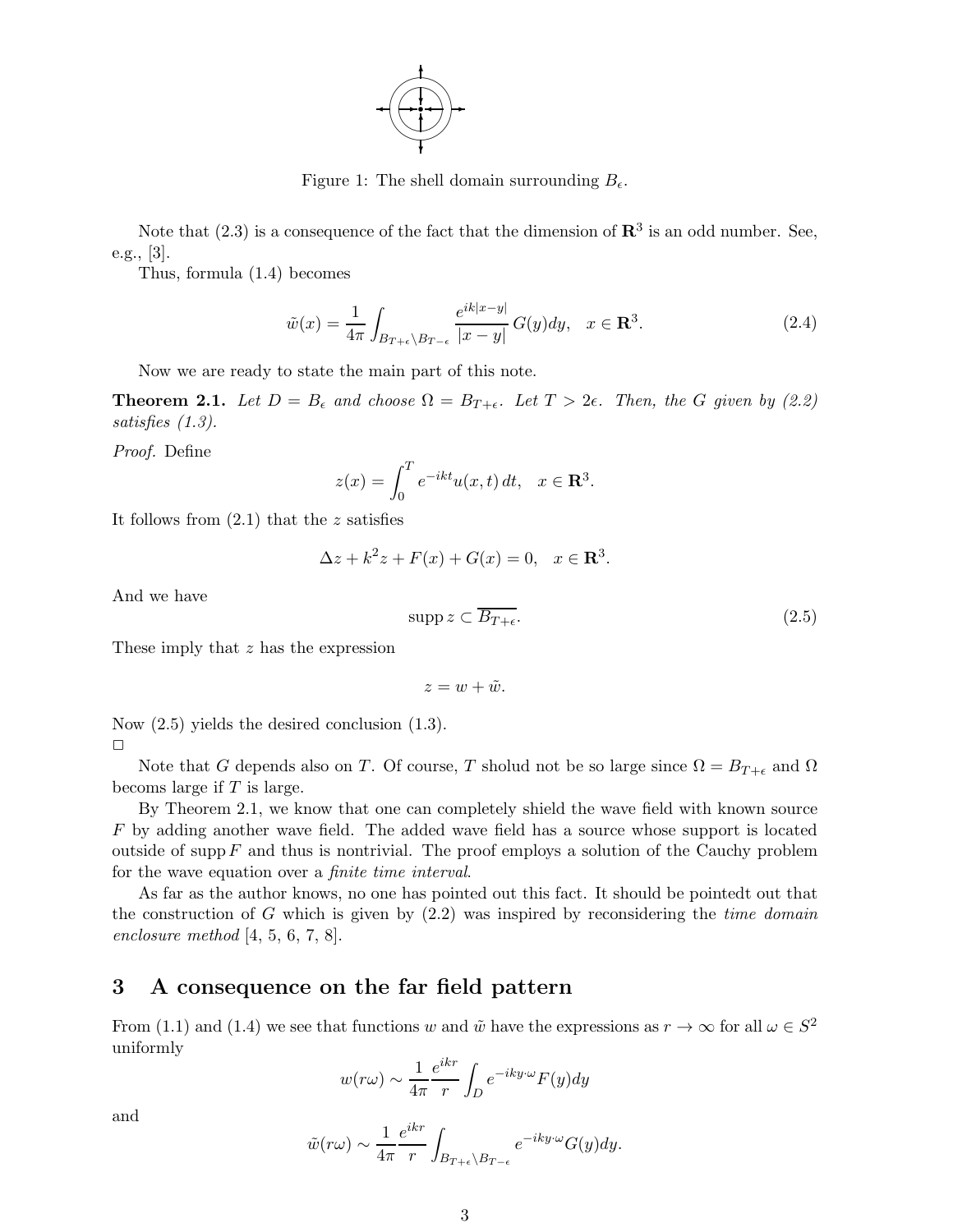Therefore Theorem 2.1 ensures that

$$
\int_{D} e^{-iky \cdot \omega} F(y) dy + \int_{B_{T+\epsilon} \setminus B_{T-\epsilon}} e^{-iky \cdot \omega} G(y) dy = 0
$$

under the choice of G given by (2.2). This means that the far field pattern (see [2]) of  $w + \tilde{w}$ vanishes.

In particular, the far field pattern of w coincides with that of  $-\tilde{w}$ . This gives an example for the nonuniqueness for the inverse source problem: one can not uniquely determine the source term for the Helmholtz equation at a fixed frequency from the far-field pattern.

This fact itself is well known, however, this example tells us more than a non uniqueness in inverse source problem. One can *hide* the field radiated from a known source by generating an another field radiated by a set of suitable sources distributed around the known source.

## 4 Comparison with an approach based on surface potentials

In this section we present another approach in [9] which is based on surface potentials. In more gerneral settings see also [12]. And for references in early studies see also introduction in [10].

The idea is simple.

Set

$$
K(y - x) = \frac{1}{4\pi} \frac{e^{ik|y - x|}}{|y - x|}, \quad x \neq y.
$$

Let  $x \in \mathbf{R}^3 \setminus \overline{\Omega}$ .

From the governing equation of w in  $\mathbb{R}^3 \setminus \overline{\Omega}$  and the radiation condition, we have the expression

$$
w(x) = \int_{\partial\Omega} \left( w \frac{\partial K_x}{\partial \nu} - K_x \frac{\partial}{\partial \nu} w \right) dS(y), \quad x \in \mathbf{R}^3 \setminus \overline{\Omega}, \tag{4.1}
$$

where  $K_x(y) = K(y - x)$ . Note that the support of F is contained in  $\Omega$ . This is a well known formula in scattering theory, see e.g., [2].

Rewrite (4.1) as

$$
w(x) - \int_{\partial\Omega} \left( w \frac{\partial K_x}{\partial \nu} - K_x \frac{\partial}{\partial \nu} w \right) dS(y) = 0, \quad x \in \mathbf{R}^3 \setminus \overline{\Omega}.
$$
 (4.2)

In [9] they consider that this is a cancelation formula of w outside  $\Omega$ . They define instead of  $\tilde{w}$ 

$$
w'(x) = -\int_{\partial\Omega} \left( w \frac{\partial K_x}{\partial \nu} - K_x \frac{\partial}{\partial \nu} w \right) dS(y), \quad x \in \mathbf{R}^3.
$$
 (4.3)

Then, (4.2) means that

$$
w(x) + w'(x) = 0, \quad x \in \mathbf{R}^3 \setminus \overline{\Omega}.
$$

The remarkable point of (4.3) is: the w' depends on only the Cauchy data of w on  $\partial\Omega$ . It does not require any detailed knowledge of the source of w in  $\Omega$ .

Note also that  $\Omega$  can be an arbitrary bounded domain.

In [11], on page 28 it is clarified that the theoretical base of the virtual sound barriers is such type of formulae which is called the Kirchhoff-Helmholtz equation and a quantified version of Huygens's principle. Mathematically, it is an application of integration by parts combined with the property of the fundamental solution of the Helmholtz equation.

Following [9], one can rewrite (4.3) more.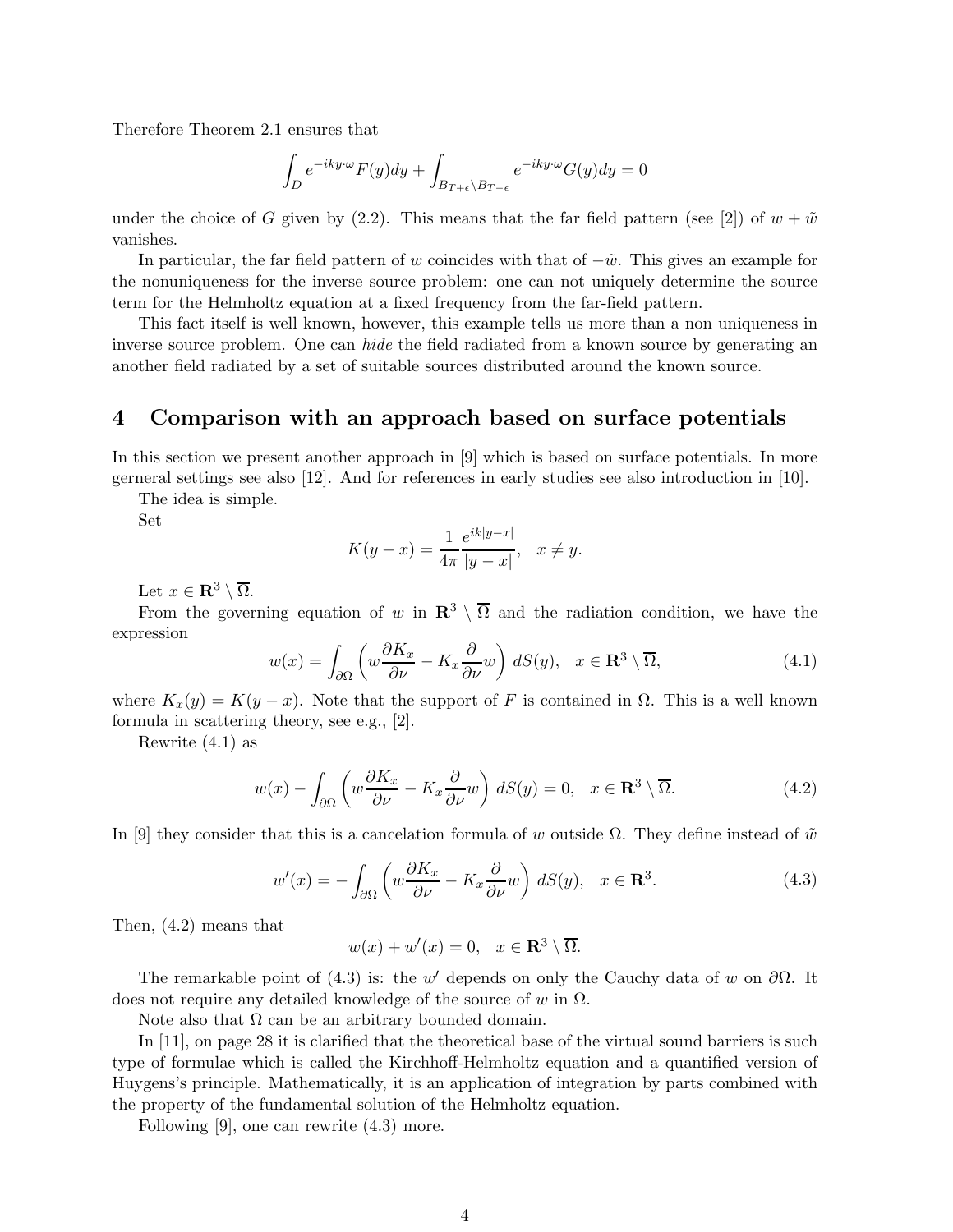Choose a function  $\Psi \in C_0^2(\mathbf{R}^3)$  in such a way that

$$
\Psi = w, \quad \frac{\partial \Psi}{\partial \nu} = \frac{\partial w}{\partial \nu}, \quad x \in \partial \Omega.
$$
\n(4.4)

We have, for all  $x\in{\bf R}^3\setminus\overline{\Omega}$ 

$$
\int_{\partial\Omega} \left( w \frac{\partial K_x}{\partial \nu} - K_x \frac{\partial}{\partial \nu} w \right) dS(y)
$$

$$
= \int_{\partial\Omega} \left( \Psi \frac{\partial K_x}{\partial \nu} - K_x \frac{\partial}{\partial \nu} \Psi \right) dS(y)
$$

$$
= \int_{\mathbf{R}^3 \setminus \Omega} K(y - x) (\Delta + k^2) \Psi(y) dy - \Psi(x)
$$

and

$$
\Psi(x) = \int_{\mathbf{R}^3} K(y - x)(\Delta + k^2) \Psi(y) dy, \quad x \in \mathbf{R}^3.
$$

Thus, we obtain, for all  $x\in{\bf R}^3\setminus\overline{\Omega}$ 

$$
-\int_{\partial\Omega} \left( w \frac{\partial K_x}{\partial \nu} - K_x \frac{\partial}{\partial \nu} w \right) dS(y)
$$

$$
= \int_{\Omega} K(y - x) (\Delta + k^2) \Psi(y) dy.
$$

Therefore, we obtain

$$
w'(x) = \int_{\Omega} K(y - x)(\Delta + k^2) \Psi(y) dy, \quad x \in \mathbf{R}^3 \setminus \overline{\Omega}.
$$

Next let  $x \in \Omega$ . We have

$$
-\int_{\partial\Omega} \left( w \frac{\partial K_x}{\partial \nu} - K_x \frac{\partial}{\partial \nu} w \right) dS(y)
$$

$$
= -\int_{\partial\Omega} \left( \Psi \frac{\partial K_x}{\partial \nu} - K_x \frac{\partial}{\partial \nu} \Psi \right) dS(y)
$$

$$
= \int_{\mathbf{R}^3 \setminus \Omega} K(y - x) (\Delta + k^2) \Psi(y) dy
$$

Therefore, we obtain

$$
w'(x) = \int_{\mathbf{R}^3 \setminus \Omega} K(y - x)(\Delta + k^2) \Psi(y) dy, \quad x \in \Omega.
$$

Summing up, we have obtained the following formula.

**Proposition 4.1.** Let  $\Psi \in C_0^2(\mathbf{R}^3)$  satisfy  $(4.4)$ . Then, the w' given by  $(4.3)$  has the the expression

$$
w'(x) = \begin{cases} \int_{\mathbf{R}^3 \setminus \Omega} K(y-x) (\Delta + k^2) \Psi(y) dy, & x \in \Omega, \\ \int_{\Omega} K(y-x) (\Delta + k^2) \Psi(y) dy, & x \in \mathbf{R}^3 \setminus \overline{\Omega}. \end{cases}
$$
(4.5)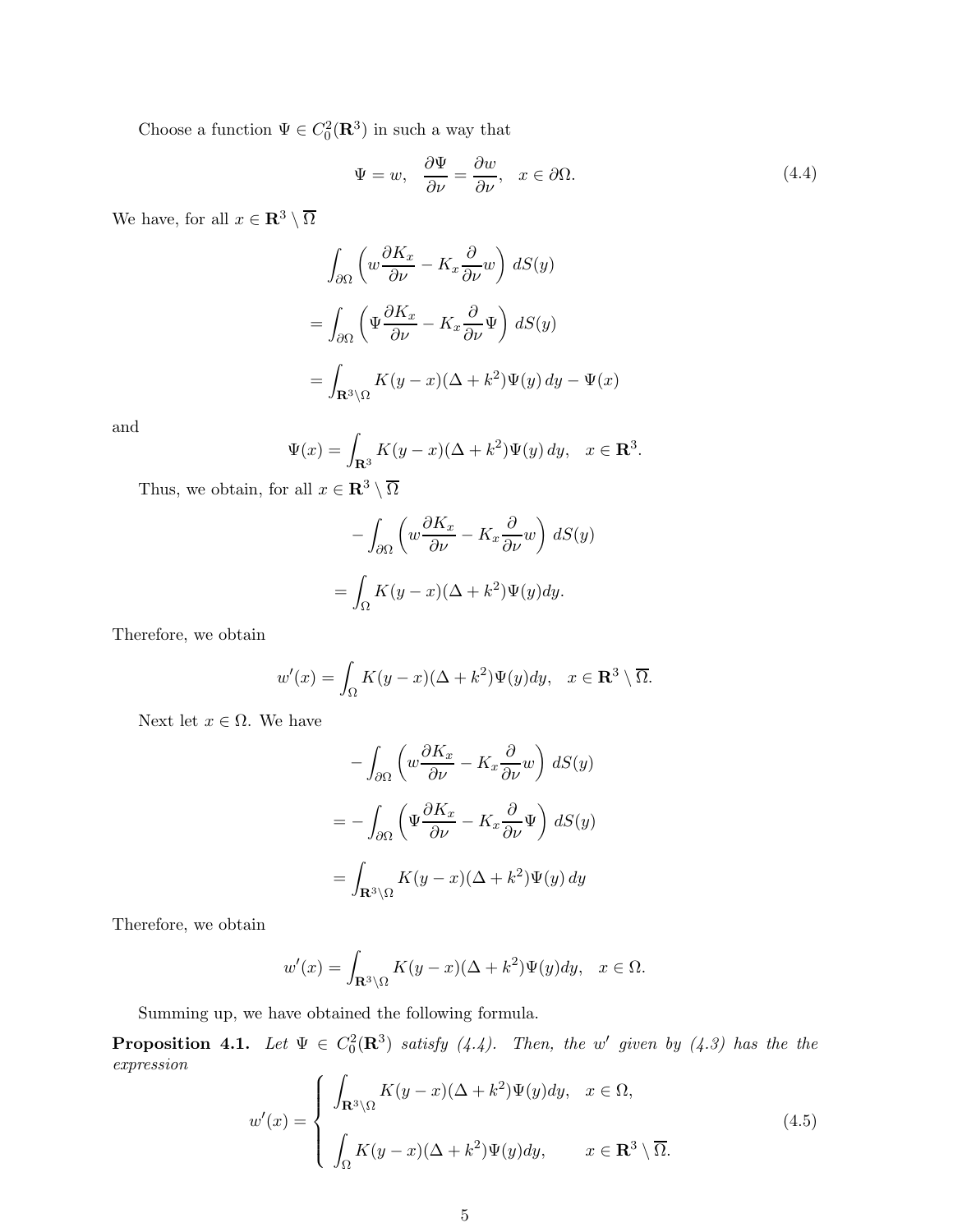Note that the support of  $\Psi$  can be an arbitrary small neighbourhood of  $\partial\Omega$ . One can rewrite (4.5) compactly

$$
w' = \chi_{\Omega} K * \left\{ \chi_{\mathbf{R}^3 \backslash \overline{\Omega}} (\Delta + k^2) \Psi \right\} + \chi_{\mathbf{R}^3 \backslash \overline{\Omega}} K * \left\{ \chi_{\Omega} (\Delta + k^2) \Psi \right\}.
$$

We see that  $w' \vert_{\Omega} \in H^2(\Omega)$ ,  $w' \vert_{B_R \setminus \overline{\Omega}} \in H^2(B_R \setminus \overline{\Omega})$  for all  $R >> 1$  and  $w' \in L^2(\mathbf{R}^3)$ .

However, w' itself does not belong to  $H^1$  in a neighbourhood of  $\partial\Omega$ . This is a consequence of the jump relation of the double layer potential and the radiation condition. Thus w' can not be realized as a wave field having a compact source in  $L^2(\mathbf{R}^3)$ .

In contrast to this, our construction of  $\tilde{w}$  automatically ensures  $\tilde{w} \in H^2_{loc}(\mathbf{R}^3)$ . This is an advantage of making use of the full knowledge of the source of the unwanted wave  $w$ .

Le us make a comparison.

#### The surface potential method.

• The selection of  $\Omega$  is arbitrary as long as the condition suupp  $F \subset \Omega$  is satisfied. For the construction of w' we need only the Cauchy data of w on  $\partial\Omega$ .

• w' has a *singularity across*  $\partial\Omega$  and its source does not belong to  $L^2(\mathbf{R}^3)$ .

#### Our method.

• The selection of  $\Omega$  depends on an upper bound of the size of supp F. The full knowledge of the source of the unwanted wave is required.

•  $\tilde{w}$  is locally  $H^2$ -regular in the whole space and its source belongs to  $L^2(\mathbf{R}^3)$ . It may be possible to approximate the source as a superposition of finitely many monopoles only. See (2.4).

## 5 Comparison with a naive approach in a special case

Consider the case  $F(x) = (\epsilon - |x|) \chi_{B_{\epsilon}}(x)$ . The F belongs to  $H^1(\mathbf{R}^3)$ . The field generated by the source  $F$  is given by

$$
w(x) = \frac{1}{4\pi} \int_{B_{\epsilon}} \frac{e^{ik|x-y|}}{|x-y|} (\epsilon - |y|) dy.
$$

Here we recall

**Lemma 5.1.** Let B be the open ball with radius  $\eta$  and centered at the origin. We have, for all  $x \in \mathbf{R}^3 \setminus \overline{B}$ 

$$
\frac{1}{4\pi} \int_{B} \frac{e^{ik|x-y|}}{|x-y|} dy = -i \frac{\varphi(-ik\eta)}{k^3} \frac{e^{ik|x|}}{|x|}
$$
(5.1)

and

$$
\frac{1}{4\pi} \int_{B} \frac{e^{ik|x-y|}}{|x-y|} \left(\eta - |y|\right) dy = \frac{1}{k^4} \frac{e^{ik|x|}}{|x|} P(-ik\eta),\tag{5.2}
$$

where

$$
\begin{cases}\n\varphi(s) = s \cosh s - \sinh s, \\
P(s) = -2 \cosh s + s \sinh s + 2.\n\end{cases}
$$

The equation (5.1) is a consequence of the mean value theorem for the Helmholtz equation. For the proof see [1] and that of (5.2) see Appendix in [7].

Applying (5.2) to  $w(x)$  for  $x \in \mathbb{R}^3 \setminus \overline{B_{\epsilon}}$ , we obtain

$$
w(x) = \frac{1}{k^4} \frac{e^{ik|x|}}{|x|} P(-ik\epsilon).
$$
 (5.3)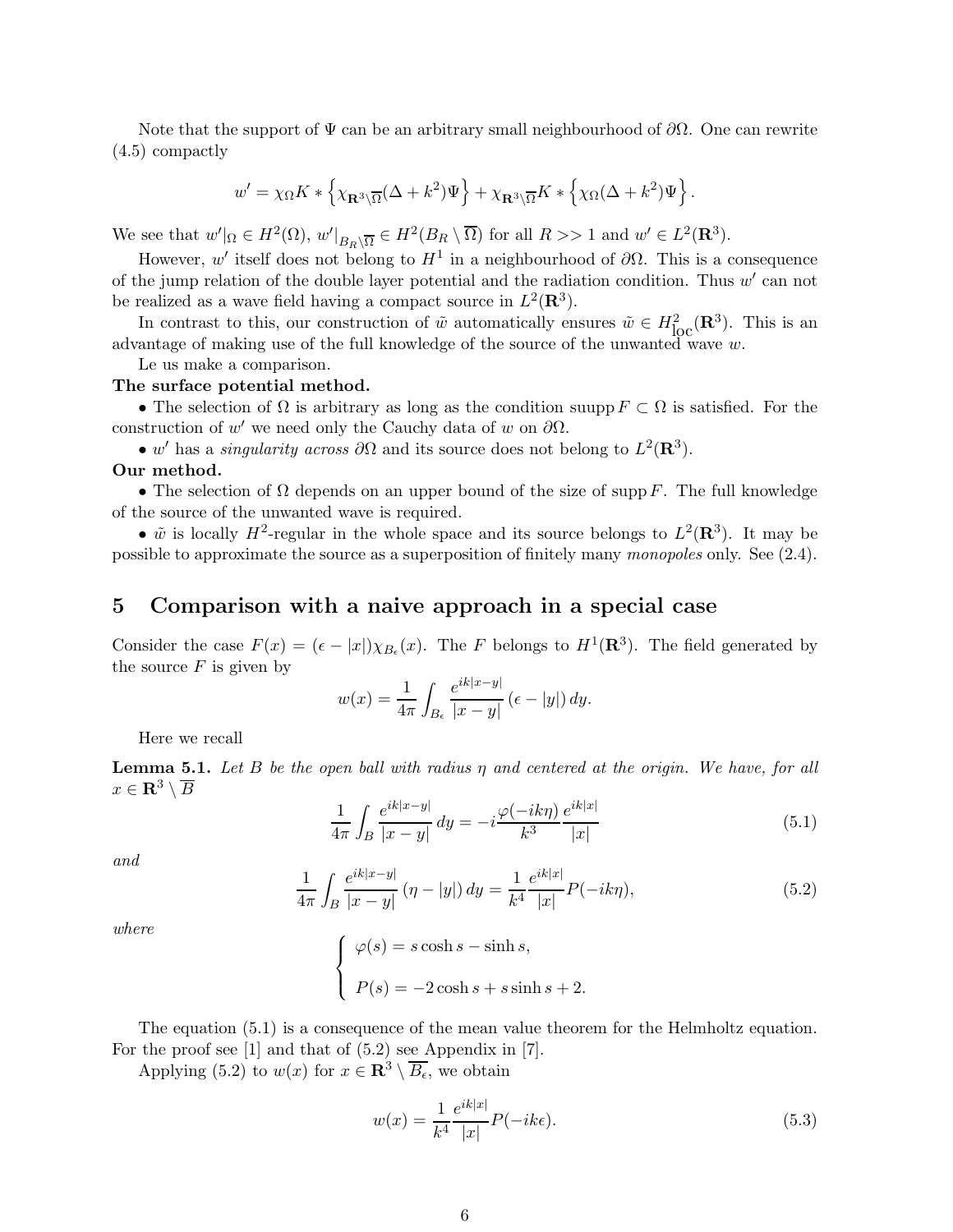Consider also the secondary field  $w'(x)$  generated by the source  $G(x) = \chi_{B_{R_2} \setminus B_{R_1}}(x)$  with  $R_2 > R_1 > \epsilon$ :

$$
w'(x) = \frac{1}{4\pi} \int_{B_{R_2} \setminus B_{R_1}} \frac{e^{ik|x-y|}}{|x-y|} dy.
$$

From (5.1) we have, for all  $x \in \mathbb{R}^3 \setminus \overline{B_{R_2}}$ 

$$
w'(x) = -\frac{i}{k^3} \frac{1}{4\pi} \frac{e^{ik|x|}}{|x|} (\varphi(-ikR_2) - \varphi(-ikR_1)).
$$
\n(5.4)

Thus a combination of equations (5.3) and (5.4) yields that:  $w(x) + w'(x) = 0$  for all  $x \in \mathbf{R}^3 \setminus B_{R_2}$  if and only if

$$
\frac{1}{k^4}P(-ik\epsilon) - \frac{i}{k^3}(\varphi(-ikR_2) - \varphi(-ikR_1)) = 0,
$$

that is

$$
P(-ik\epsilon) - ik(\varphi(-ikR_2) - \varphi(-ikR_1)) = 0.
$$
\n(5.5)

So, the problem is to: given  $\epsilon$  and k find  $R_2 > R_1 > \epsilon$  such that (5.5) is valid. We have  $D(-ikc)$ 

$$
P(-i\kappa\epsilon)
$$
  
= -2 cosh(-i k\epsilon) - i k\epsilon sinh(-i k\epsilon) + 2  
= -2 cos k\epsilon - k\epsilon sin k\epsilon + 2,  

$$
\varphi(-i k R_j)
$$
  
= -i k R\_j cosh(-i k R\_j) - sinh(-i k R\_j)  
= -i k R\_j cos k R\_j + i sin k R\_j  
= -i(k R\_j cos k R\_j - sin k R\_j).

Thus, (5.5) is equivalent to the equation

$$
-2\cos k\epsilon - k\epsilon \sin k\epsilon + 2 = k(kR_2\cos kR_2 - \sin kR_2 - kR_1\cos kR_1 + \sin kR_1). \tag{5.6}
$$

Define

$$
Q(\xi) = \xi \cos \xi - \sin \xi.
$$

Then, (5.6) becomes

$$
Q(kR_2) = Q(kR_1) + \frac{1}{k} \left\{ 2(1 - \cos k\epsilon) - k\epsilon \sin k\epsilon \right\}.
$$
 (5.7)

From the behaviour of  $Q(\xi)$  we see that, given  $k > 0$ ,  $\epsilon > 0$  and  $R_1 > \epsilon$  there exist *infinitely* many  $R_2 > R_1$  such that (5.7) is satisfied. Thus, the shielding is possible and the radius  $R_2$  is characterized as a soultion of the equation (5.7) with  $R_2 > R_1$ .

However, if the source term has the form

$$
F(x) = \rho(x) \chi_{B_{\epsilon}}(x),
$$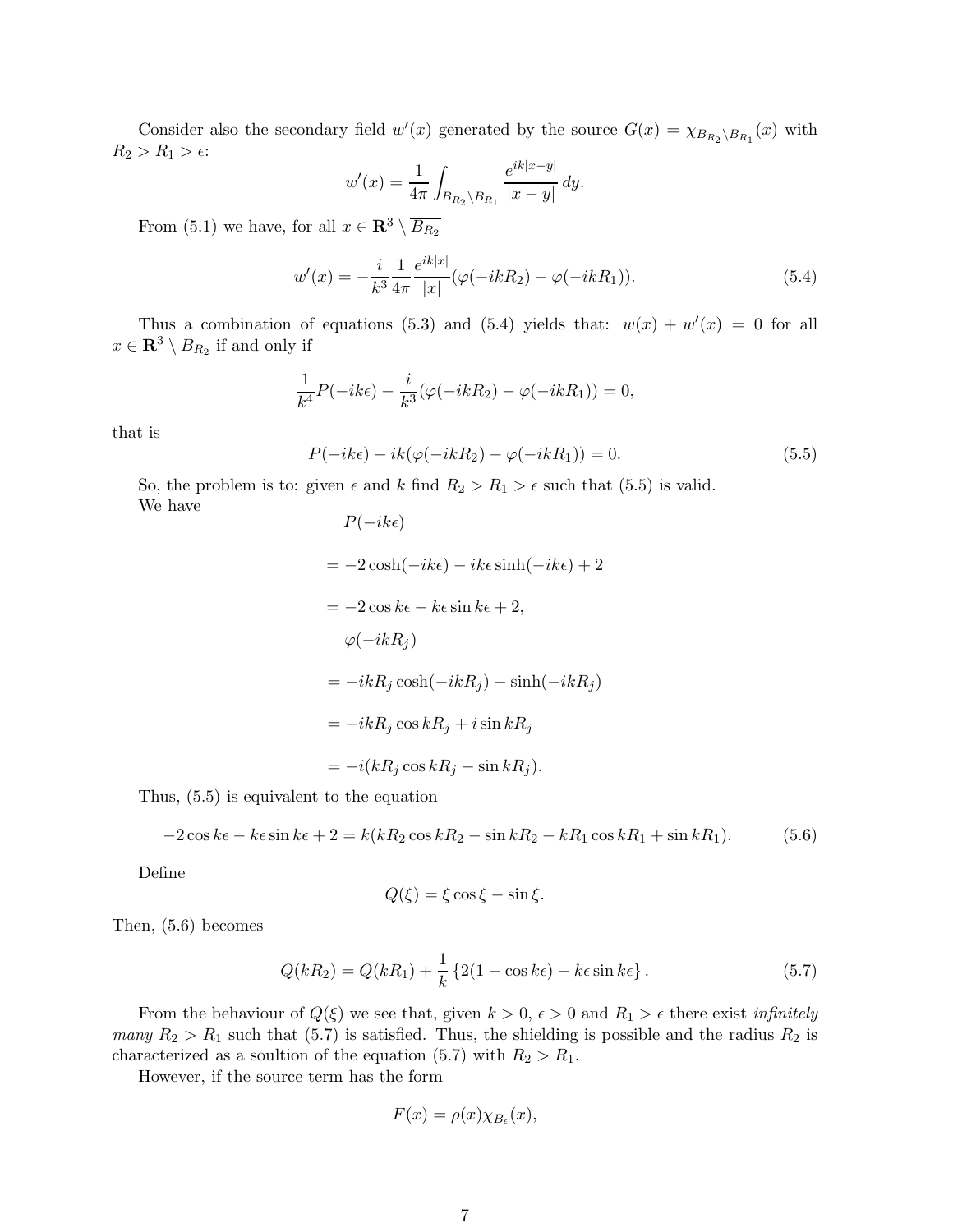where  $\rho(x)$  is a function having a general form, the construction of w' having the form

$$
w'(x) = \frac{1}{4\pi} \int_{B_{R_2} \setminus B_{R_1}} \frac{e^{ik|x-y|}}{|x-y|} g(y) dy, \quad R_2 > R_1 > \epsilon,
$$

shall be difficult without using our natural approach based on Huygens's principle.

Our method gives a simple solution that  $R_2 = T + \epsilon$ ,  $R_1 = T - \epsilon$  with  $T > 2\epsilon$  and  $g(y)$  is given by the right-hand side on (2.2). This means that we made use of the Cauchy problem for wave equation  $(2.1)$  as a *calculater* of the desired source.

## 6 Testing the approach

It would be interesting to do numerical testing of our method based on formula (2.4). The method consists of only two steps.

**Step 1.** Give F and compute G given by  $(2.2)$ .

**Step 2.** Generate the secondary wave  $\tilde{w}$  with the source G computed in Step 1.

In Step 1, the computation needs the solution of the Cauchy problem for the wave equation (2.1) together with its time derivative at  $t = T$ , however, not for all  $t \in [0, T]$ . We have the Kirchhoff formula, e.g.,  $[3]$  for the solution of  $(2.1)$  which yields the exact value of the solution together with the time derivative at  $t = T$  without solving (2.1) numerically.

Numerically, Step 2 means that: compute  $\tilde{w}$  via formula (2.4).

To check our method numerically, we have to compute also the unwanted wave  $w$  via formula (1.1). Then, compute the total wave  $w + \tilde{w}$  and observe its behaviour for  $x \in B$ , where B is a ball centered at the origin with a large radius.

#### Acknowledgment

The author was partially supported by Grant-in-Aid for Scientific Research (C)(No. 17K05331) of Japan Society for the Promotion of Science.

## References

- [1] Courant, R. and Hilbert, D., Methoden der Mathematischen Physik, Vol. 2 (Berlin: Springer), 1937.
- [2] Colton, D. and Kress, R., Inverse Acoustic and Electromagnetic Scattering Theory, Third Edition, Springer, New York, 2013.
- [3] Egorov, Yu. V. and Shubin, M. A., Foundations of the classical theory of partial differential equations, Springer, 1998.
- [4] Ikehata, M., The enclosure method for inverse obstacle scattering problems with dynamical data over a finite time interval, Inverse Problems, 26(2010), 055010(20pp).